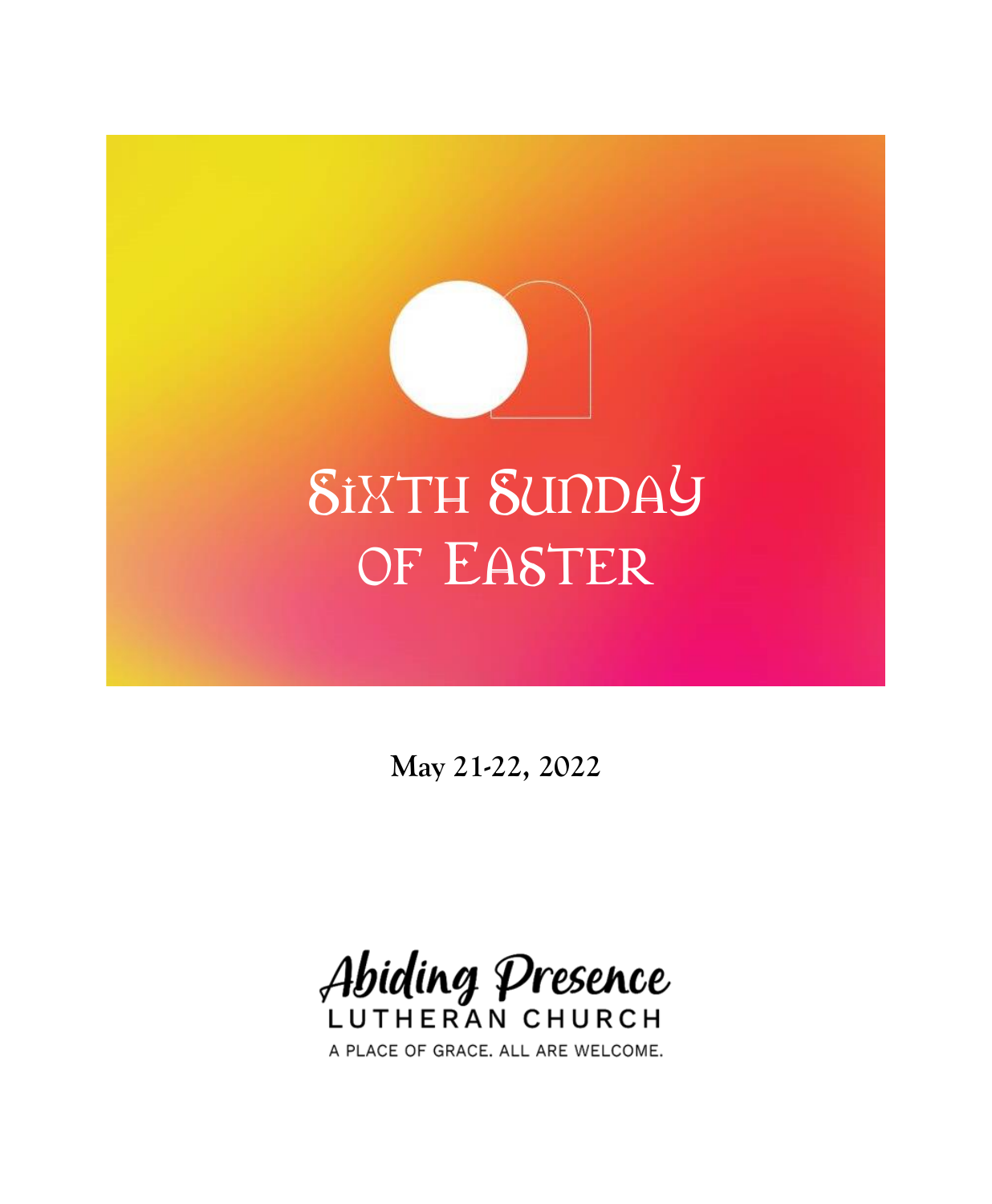## **Welcome to Worship**

*Visions abound in the readings for the sixth Sunday of Easter. Paul has a vision about what to do. John has a vision of what will be. Jesus provides visions of peace that surpasses human understanding and power beyond human imagination.*

#### **Prelude**

5:30 **With High Delight** arr. James Biery *Shelbie Simmons, organ*

8:30, 11:00 **Holy, Holy, Holy** arr. Michael Helman *Joshua Fit the Battle of Jericho* arr. Martha Lynn Thompson *Bells of Praise*

**Baptism 11:00** Nora Rose Crawford *ELW Page 227* Parents: Kyle Crawford and Valerie Rude

#### *Stand* **Thanksgiving for Baptism** 5:30, 8:30

*All may make the sign of the cross, the sign marked at baptism, as the presiding minister begins.*

**P** Alleluia! Christ is risen.

**Christ is risen indeed. Alleluia!**

 In the waters of baptism, we have passed over from death to life with Jesus Christ, and we are a new creation. For this saving mystery, and for this water, let us bless God, who was, who is, and who is to come.

 We thank you, God, for your river of life, flowing freely from your throne: through the earth, through the city, through every living thing. You rescued Noah and his family from the flood; You opened wide the sea for the Israelites.

Now in these waters you flood us with mercy, and our sin is drowned forever. You open the gate of righteousness and we pass safely through. In Jesus Christ, you calm and trouble the waters. You nourish us and enclose us in safety. You call us forth and send us out. In lush and barren places, you are with us. You have become our salvation. Now breathe upon this water and awaken your church once more. Claim us again as your beloved and holy people. Quench our thirst; cleanse our hearts; wipe away every tear. To you, our Beginning and our End, our Shepherd and Lamb, be honor, glory, praise, and thanksgiving, now and forever.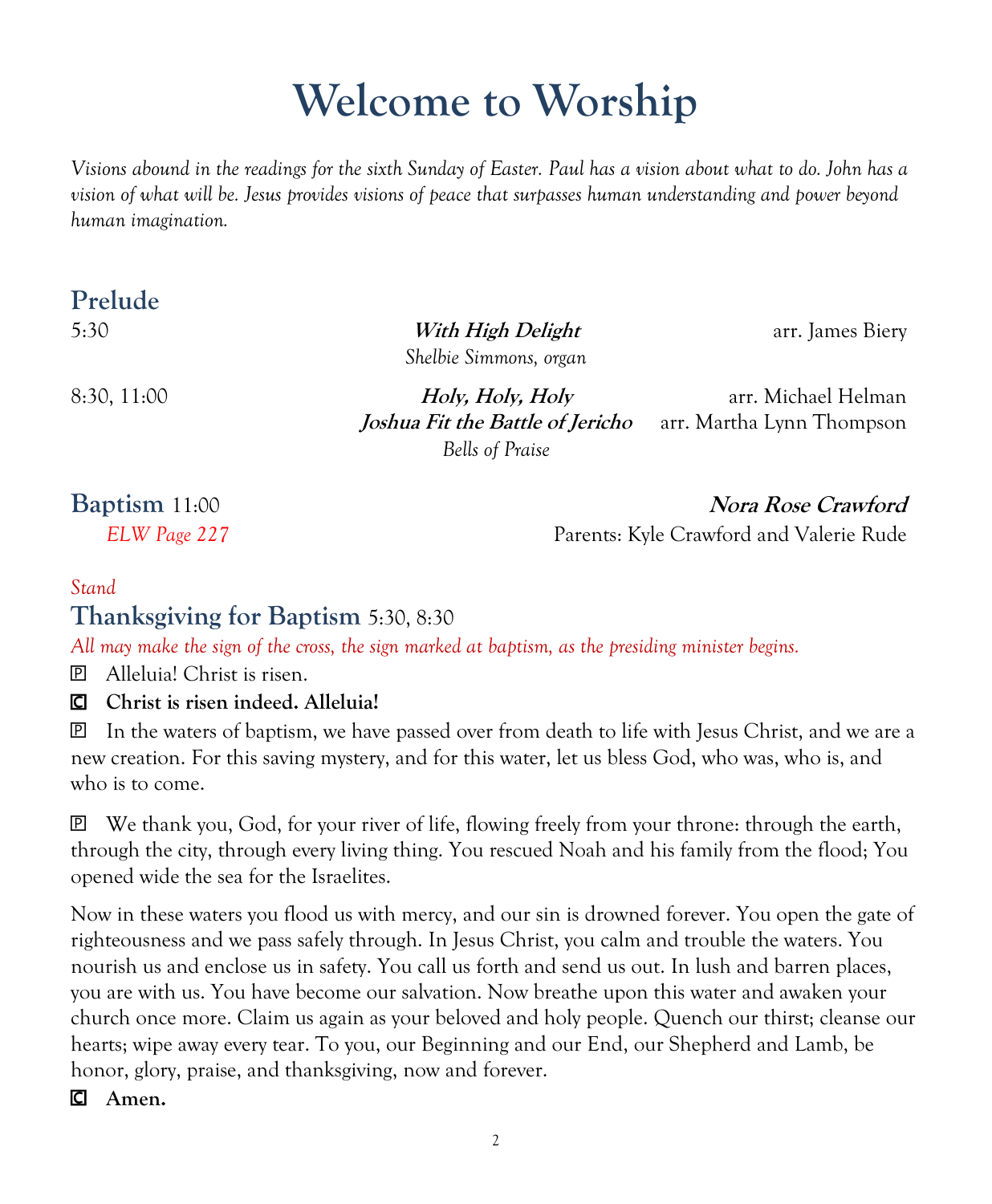

Text: Latin hymn, 5th cent.; tr. John Mason Neale, 1818-1866, alt. Music: PUER NOBIS, European tune, adapt. Michael Praetorius, 1571-1621

#### **Greeting and Prayer of the Day**

 The grace of our Lord Jesus Christ, the love of God, and the communion of the Holy Spirit be with you all.

#### **And also with you.**

 Let us pray. Bountiful God, you gather your people into your realm, and you promise us food from your tree of life. Nourish us with your word, that empowered by your Spirit we may love one another and the world you have made, through Jesus Christ, our Savior and Lord, who lives and reigns with you and the Holy Spirit, one God, now and forever.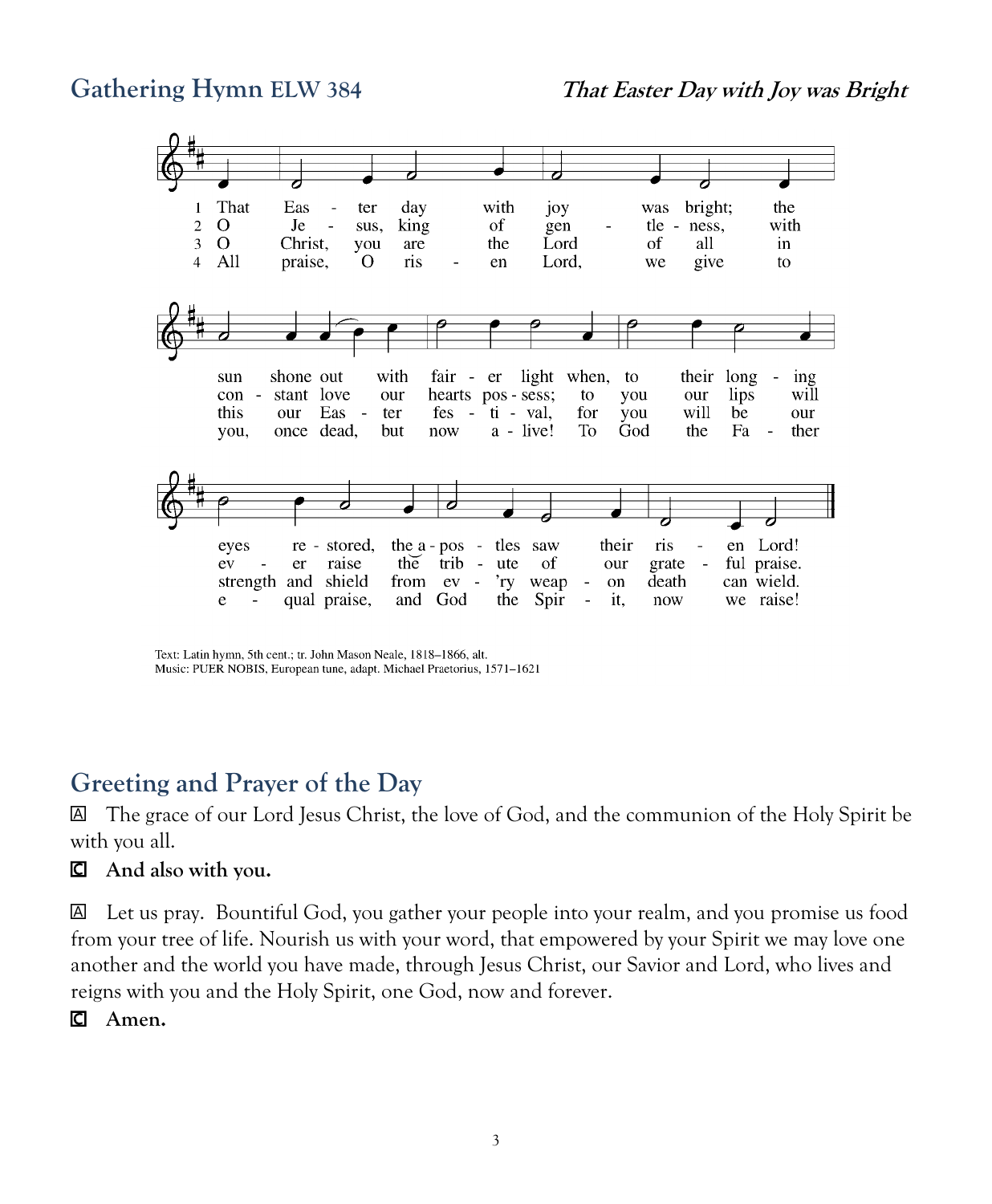#### *Sit* **Welcome and Announcements**

### **First Reading: Acts 16:9-15 Pew Bible page 900**

*A vision compels Paul to move his ministry into Greece. There he meets Lydia, an important person in the business community, whose heart has been opened by God to receive the gospel. Her conversion and baptism provide the impetus for the founding of the church at Philippi.*

Word of God, Word of life.

**Thanks be to God.**

**Special Music 8:30, 11:00** *Morningdance* arr. Cathy Moklebust

*Bells of Praise*

#### **Second Reading: Revelation 21:10, 22-22:5 Pew Bible page 1008**

*John's vision of a new Jerusalem coming out of heaven provides continuity with God's past actions. Yet in this new city, God's presence replaces the temple, and the glory of God and the Lamb supplants sun and moon.*

Word of God, Word of life.

**Thanks be to God.**

### **Children's Message**

#### *Stand* **Gospel Acclamation**

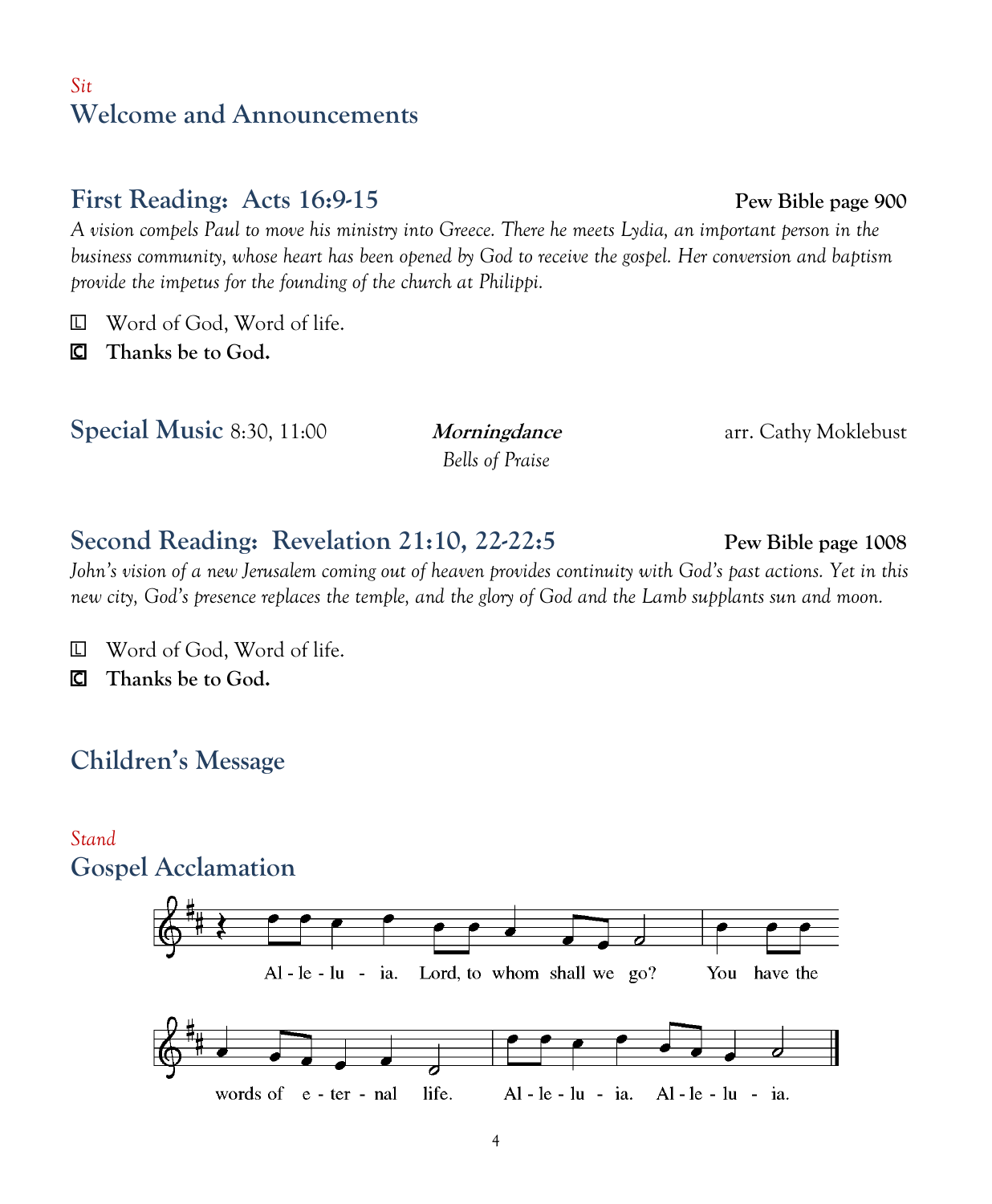#### **Gospel: John 14:23-29 Pew Bible page 877**

The Holy Gospel according to John, the fourteenth chapter.

**Glory to you, O Lord.**

*As Jesus talks of returning to the Father, he promises to send the Advocate, the Holy Spirit, who will teach Jesus' followers and remind them of all that Jesus taught. Even more, those in whom God makes a home will experience a peace that overcomes fear.*

#### **P** The gospel of the Lord.

**Praise to you, O Christ.**

#### *Sit* **Sermon** Steve Cox, Senior Pastor

#### *Stand*

**Hymn of the Day ELW 379** *Now the Green Blade Rises* **Now** the green blade from the bur - ied  $\mathbf{1}$  $\dot{\mathbf{n}}$ s  $\sim$ es grain,  $\overline{c}$ In the grave they laid him. love by ha - tred slain. Forth he Eas - ter like the  $\overline{3}$ came at ris - en grain,  $\overline{4}$ When our hearts are win - try, griev - ing. **or** in pain, wheat that in dark earth  $man - y$ days has lain; think ing that he would  $nev - er$ wake gain, a  $\overline{a}$ he that for three days in the grave had lain: touch can call life your  $\overline{\mathbf{u}}$ s back to a  $\sim$ gain, love that lives  $a$ gain, with the dead has been: laid in the earth like grain that sleeps un seen; raised from the dead, my  $\ln v - \ln g$ Lord is seen; fields of our hearts that dead and bare have been; a - gain love is come like wheat  $a - ris - ing$ green.

> Text: John MacLeod Campbell Crum, 1872-1958<br>Music: NOËL NOUVELET, French carol Text from Oxford Book of Carols, @ Oxford University Press 1928. All rights reserved.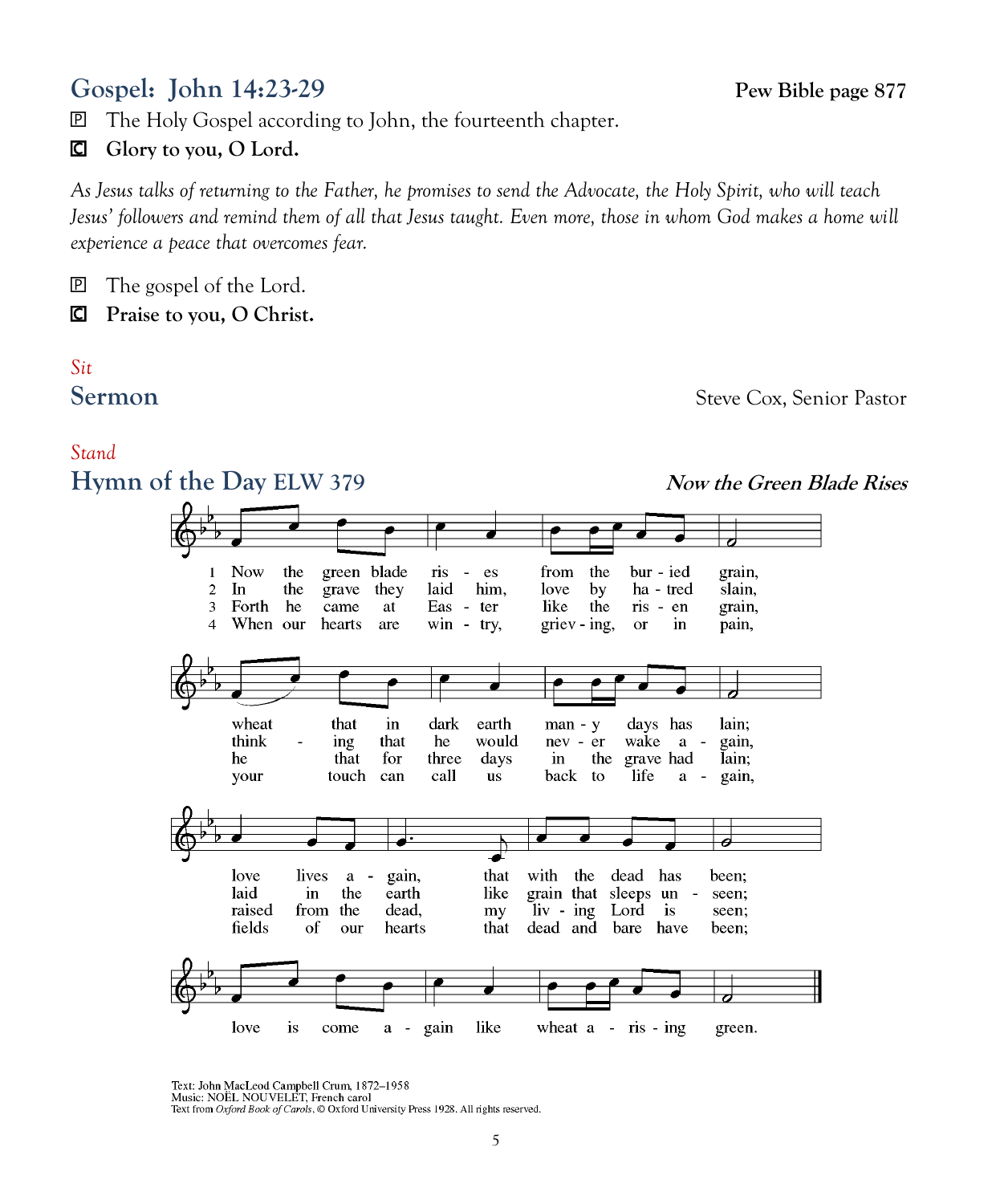#### **Nicene Creed** 5:30, 8:30

Let us confess our faith using the words of the Nicene Creed.

 **We believe in one God, the Father, the Almighty, maker of heaven and earth, of all that is, seen and unseen.**

**We believe in one Lord, Jesus Christ, the only Son of God, eternally begotten of the Father, God from God, Light from Light, true God from true God, begotten, not made, of one Being with the Father; through him all things were made. For us and for our salvation he came down from heaven, was incarnate of the Holy Spirit and the virgin Mary and became truly human. For our sake he was crucified under Pontius Pilate; he suffered death and was buried. On the third day he rose again in accordance with the scriptures; he ascended into heaven and is seated at the right hand of the Father. He will come again in glory to judge the living and the dead, and his kingdom will have no end.**

**We believe in the Holy Spirit, the Lord, the giver of life, who proceeds from the Father and the Son, who with the Father and the Son is worshiped and glorified, who has spoken through the prophets. We believe in one holy catholic and apostolic church. We acknowledge one baptism for the forgiveness of sins. We look for the resurrection of the dead, and the life of the world to come. Amen.**

#### **Prayers of Intercession**

 $\boxtimes$  Set free from captivity to sin and death, we pray to the God of resurrection for the church, people in need, and all of creation.

#### *Each petition ends with the response:*

God, in your mercy,

**Hear our prayer.**

 In your mercy, O God, respond to these prayers, and renew us by your life-giving Spirit; through Jesus Christ, our Savior.

**Amen.**

#### **Sharing God's Peace**

The peace of Christ be with you always.

**And also with you.**

*Greet one another with a sign of God's peace saying Peace be with you or similar words.*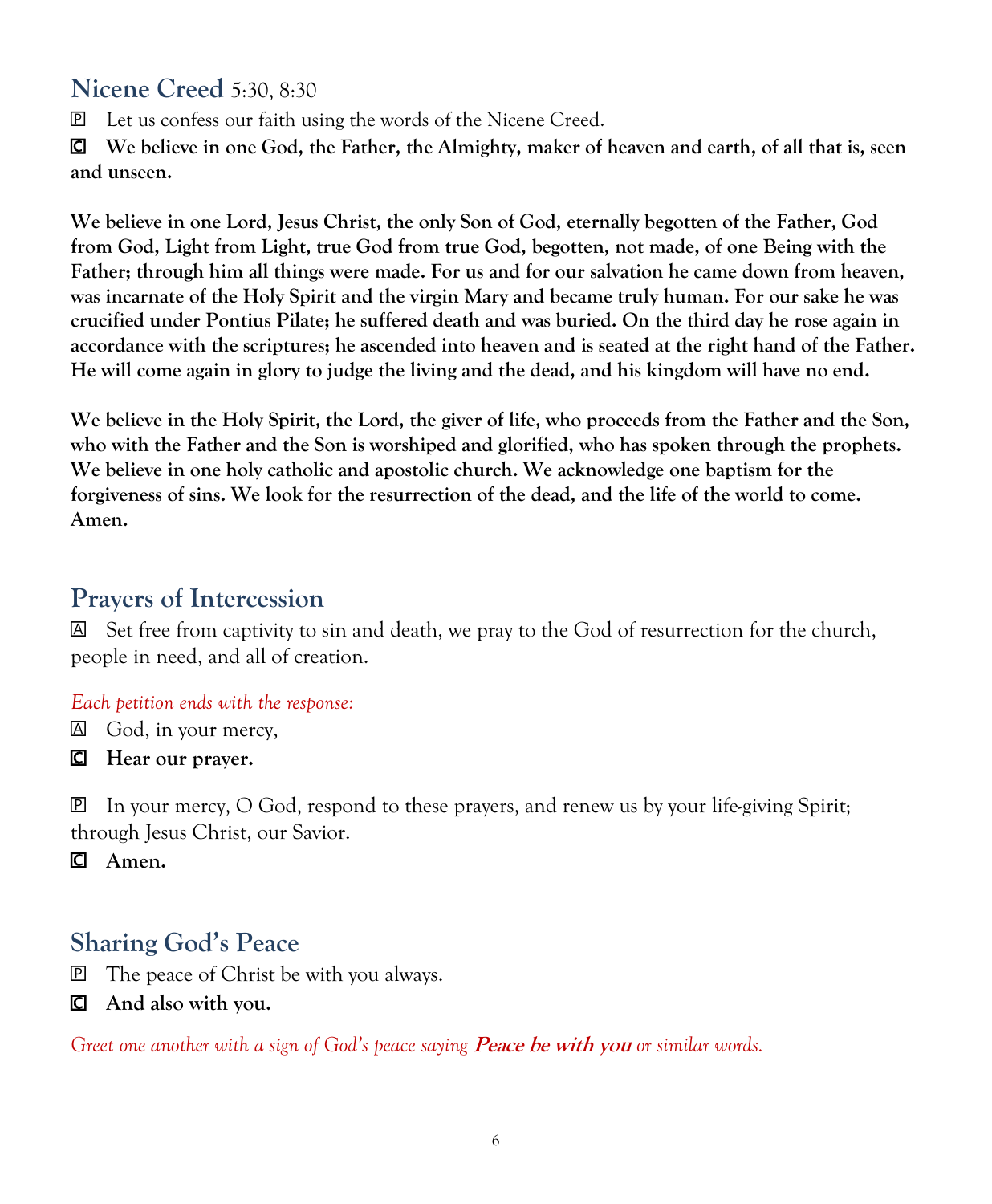*Sit* **Offering Message**

#### **Offering Music**

5:30, 8:30 **This Joyful Eastertide** arr. James Biery *Shelbie Simmons, organ*

*Sanctuary Choir*

11:00 **How Beautiful** arr. Craig Courtney

# .*Stand*

**Offertory Response Now All the Vault of Heaven Resounds**

**Now all the vault of heav'n resounds in praise of love that still abounds: "Christ has triumphed! He is living!" Sing choirs of angels, loud and clear! Repeat their song of glory here: "Christ has triumphed, He is living!" Alleluia, alleluia, alleluia!**

### **Offering Prayer**

 Let us pray: Living God, you gather the wolf and the lamb to feed together in your peaceable reign, and you welcome us all at your table. Reach out to us through this meal, and show us your wounded and risen body, that we may be nourished and believe in Jesus Christ, our Savior and Lord.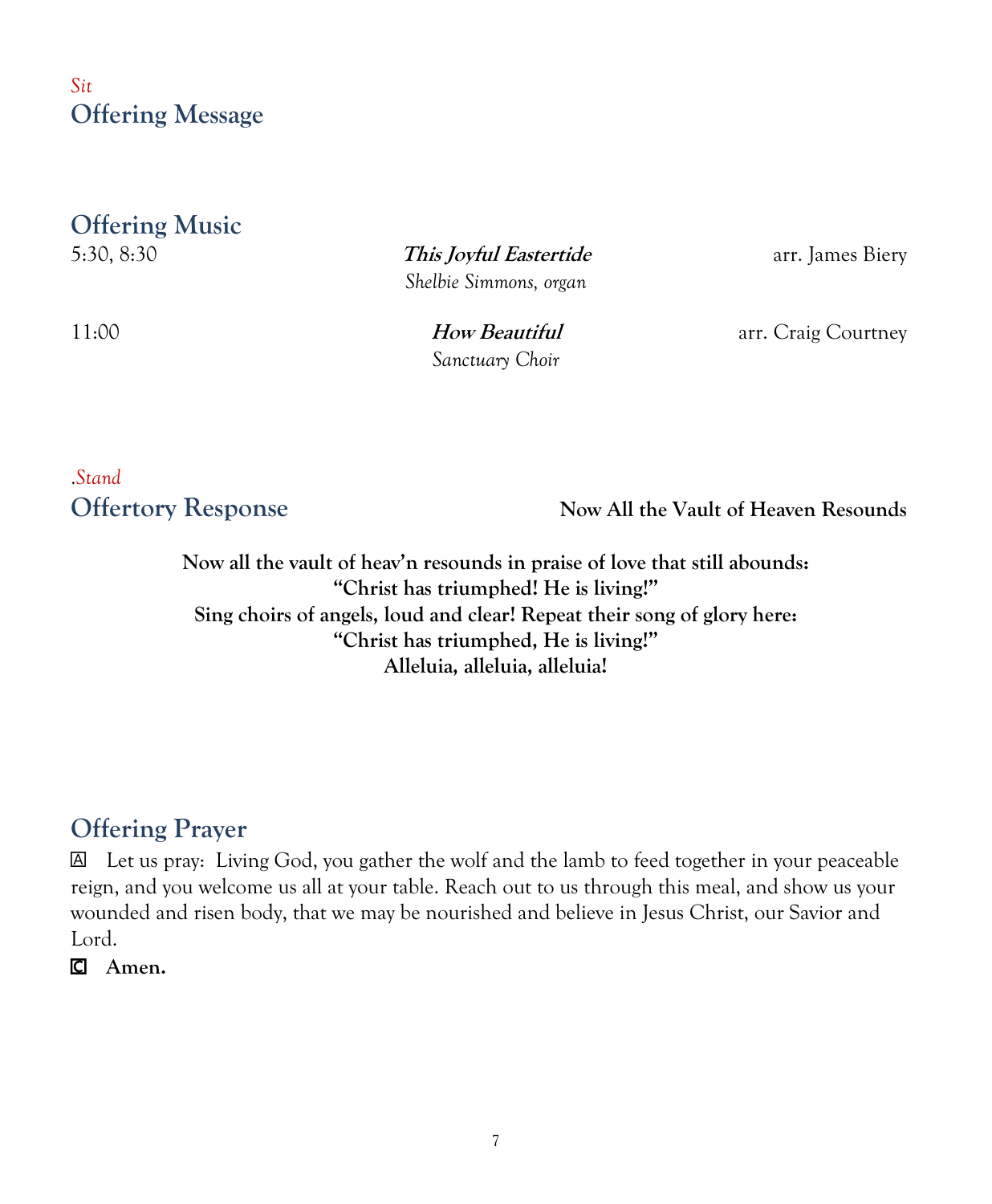#### **Great Thanksgiving**



 $\mathbb{P}$  It is indeed right, our duty and our joy, …we praise your name and join their unending hymn:

#### **Sanctus**

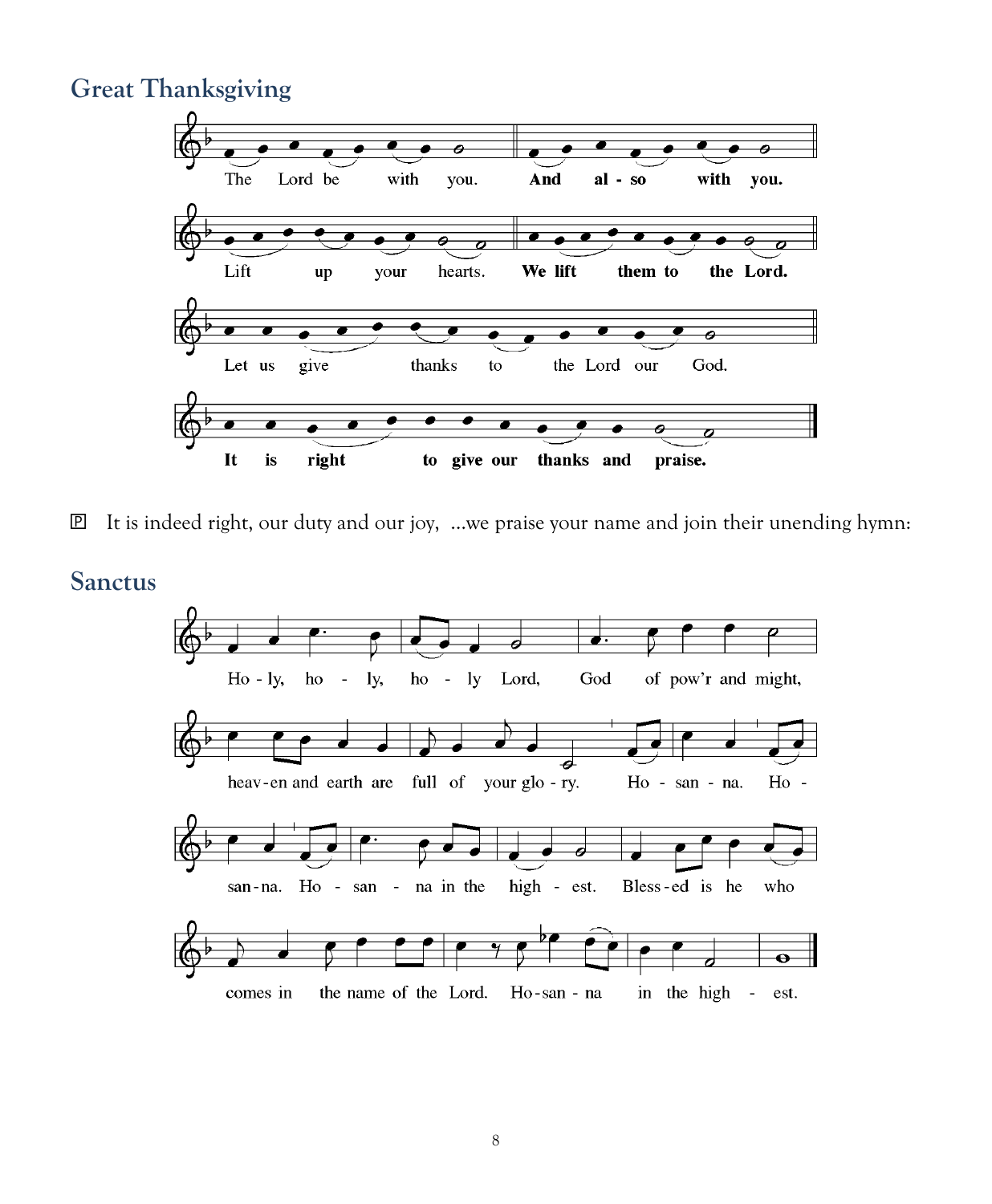#### **Eucharistic Prayer**

You are indeed holy, almighty and merciful God...

#### **Words of Institution**

 For as often as we eat of this bread and drink from this cup, we proclaim the Lord's death until he comes.

**Christ has died. Christ is risen. Christ will come again.**

 $\mathbb{P}$  Remembering, therefore, his salutary command, his life-giving passion and death, his glorious resurrection and ascension, and the promise of his coming again… be all honor and glory in your holy church, now and forever.

**Amen.**

### **The Lord's Prayer**

Gathered into one by the Holy Spirit, let us pray as Jesus taught us:

 **Our Father in heaven, hallowed be your name, your kingdom come, your will be done, on earth as in heaven. Give us today our daily bread. Forgive us our sins as we forgive those who sin against us. Save us from the time of trial and deliver us from evil. For the kingdom, the power, and the glory are yours now and forever. Amen.**

*Sit* **Invitation to Communion**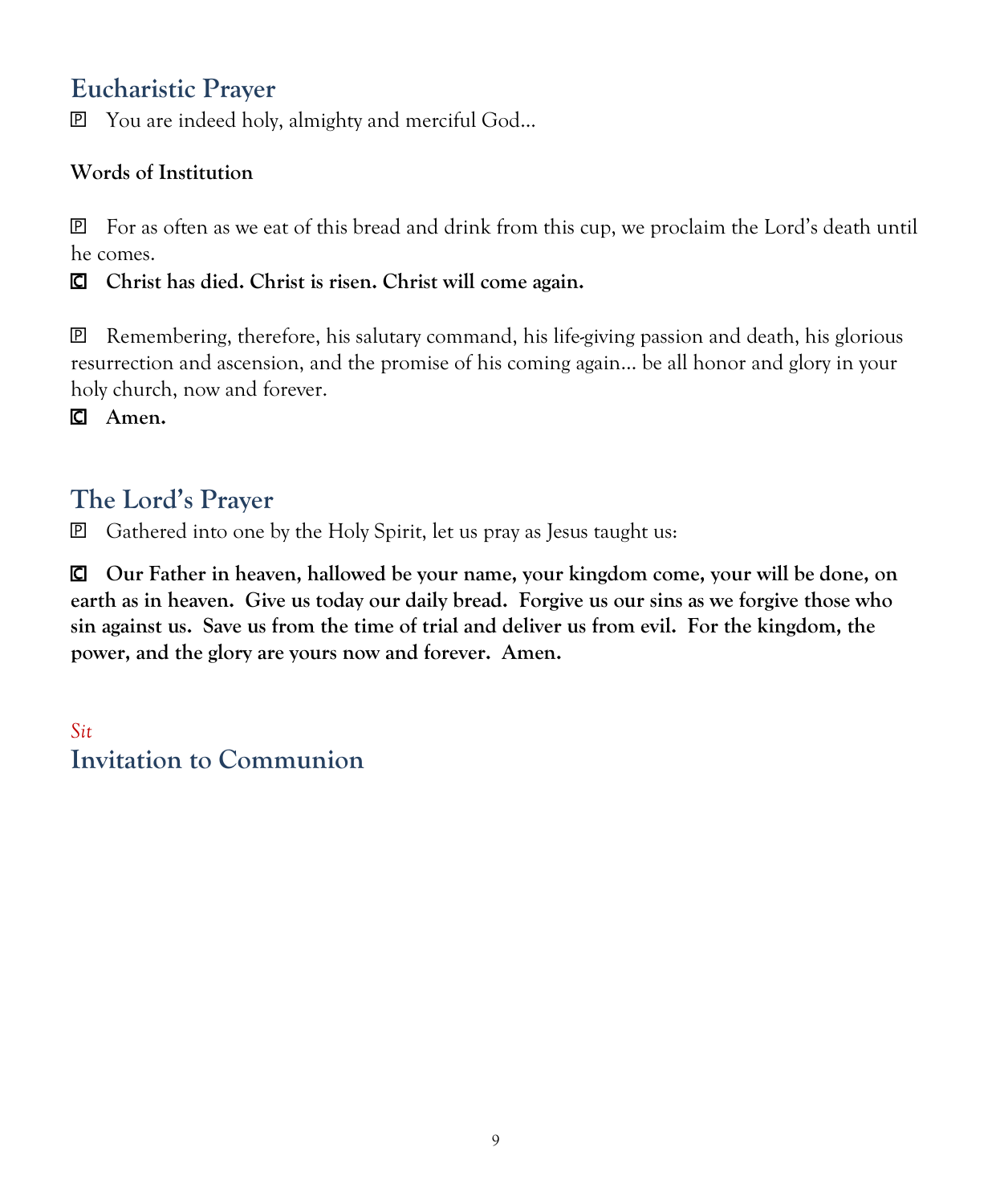#### **Agnus Dei** Lamb of God, you take a - way of the world; the sin have on us. Lamb of God, you take a-way of the mer-cy the sin world; have mer - cy on us. Lamb of God, you take a - way the sin of the world; grant us peace.

#### *Stand*

#### **Communion Blessing**

The body and blood of our Lord Jesus Christ strengthen us and keep us in God's grace.

**Amen.**

### **Prayer after Communion**

 Let us pray: We give you thanks, generous God, for in this bread and cup we have tasted the new heaven and earth where hunger and thirst are no more. Send us from this table as witnesses to the resurrection, that through our lives, all may know life in Jesus' name.

#### **Amen.**

#### **Blessing**

 God, the Author of life, Christ, the living Cornerstone, and the life-giving Spirit of adoption,  $\pm$  bless you now and forever.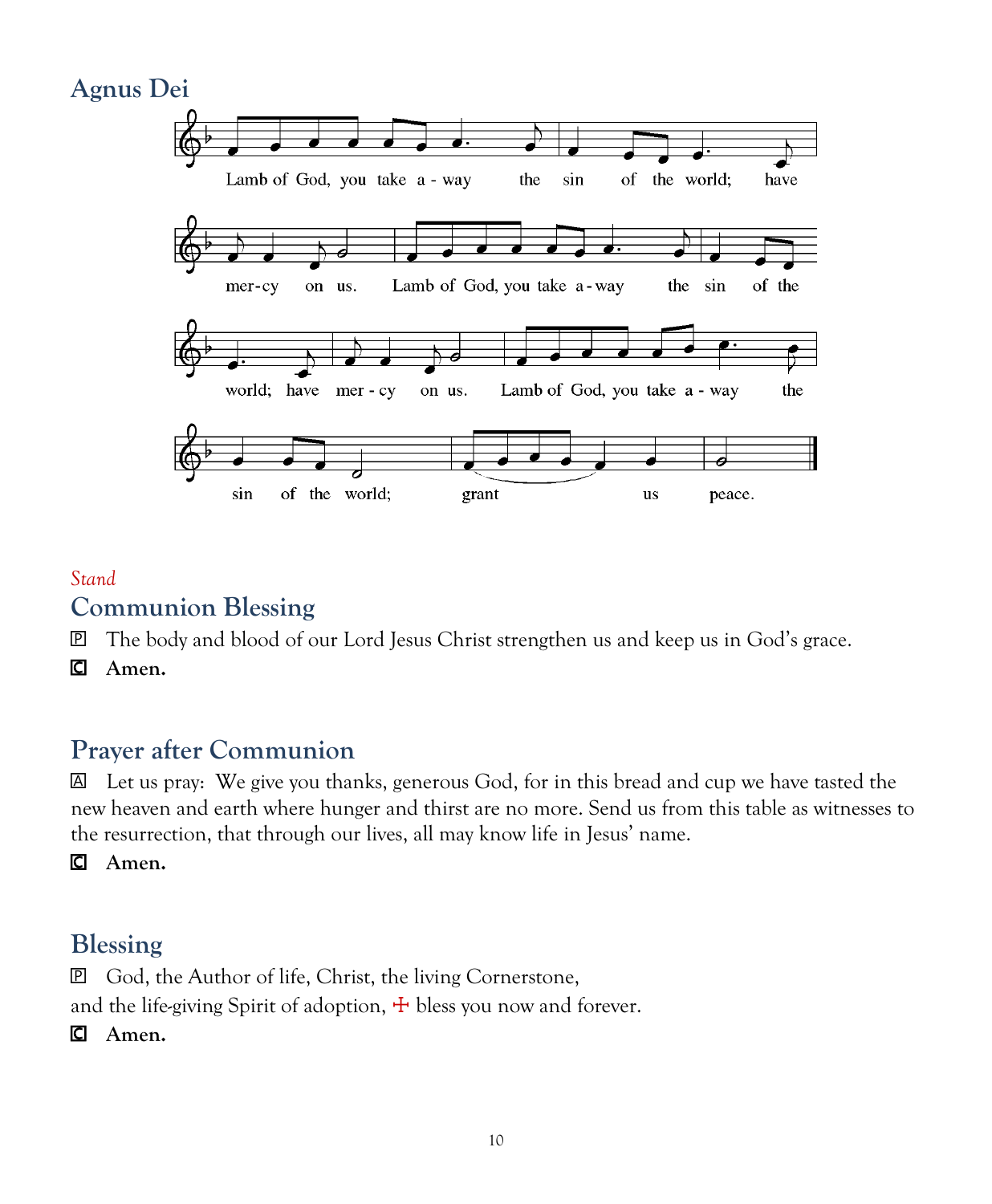

Text: Jaroslav J. Vajda, b. 1919, alt. Music: AR HYD Y NOS, Welsh traditional Text © 1983 Concordia Publishing House

#### **Dismissal**

- Alleluia! Christ is risen.
- **Christ is risen indeed. Alleluia!**
- Go in peace. Tell what God has done.
- **Thanks be to God.**

Postlude **Come, You Faithful, Raise the Strain** arr. James Biery

*Shelbie Simmons, organ*